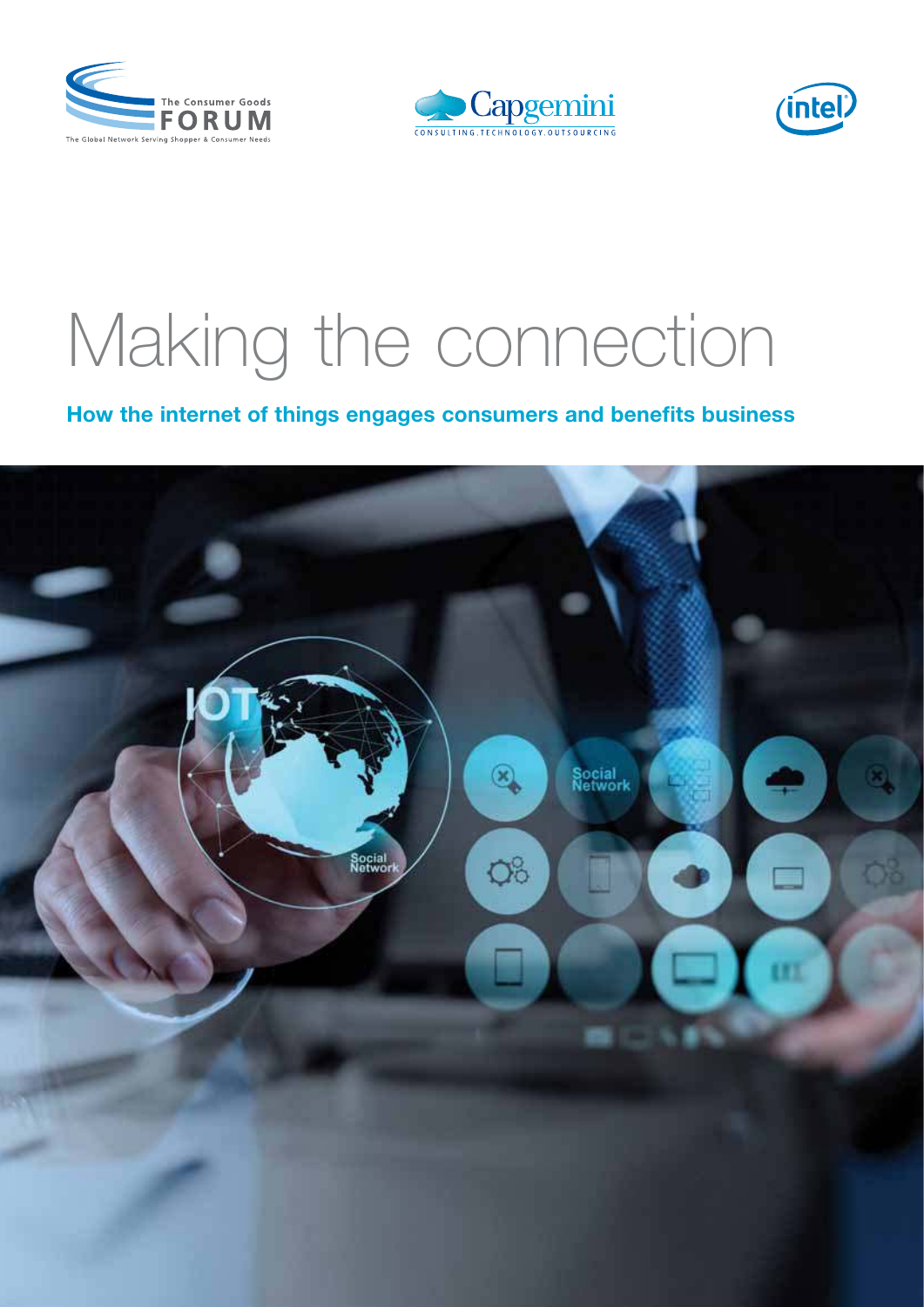### Introduction: this is just the beginning

Our industry faces a challenge; connecting with consumers is becoming increasingly difficult. You have to do it where they are spending more of their time: on social media, smartphones, tablets, and apps. There, you have to hold their attention long enough to engage them in the relevant conversations that translate to ecommerce sales, or convince them to go to a store. We are transforming marketing, sales, operations, and supply chains as a result. It's a challenge but it's not the end goal. It's just the beginning.

> Every product, every process, every person, and every place leaves a data trail, and that data trail can be captured, tracked, shared, combined, mined, and analysed. The result is ways of better understanding, not only your own operations, but also what consumers want, what they need, how to offer it to them, and what they are willing to pay for this. Data aggregated from multiple sources and devices can be turned into unique, actionable insights which can inspire new products, and new services, which enhance consumers' lives and the way they experience the world, whether they are part of the West's aging demographic, or the burgeoning middle class in an emerging economy.

To turn this inspiration into reality, consumer focused industries can build value networks – loosely-coupled collaborations within the supply chain, across industries and with consumers themselves. These networks can wrap products and services around consumers and their demands. Gradually, such networks will replace the value chains that have been the backbone of consumer industries for years (for more information on value networks, please see "Rethinking the Value Chain: New Realities in Collaborative Business" by The Consumer Goods Forum and Capgemini<sup>1</sup>).

It's a huge opportunity. Companies can either grasp it, or wait for other players to do so. Every market is ripe for disruptions and the Uber effect knows few limits. Startups can spring from anywhere in the world and quickly reach a global market. Competitors can migrate from other industries too. Apple disrupted the music industry; Amazon, the market for hosted software.

There is a concept that can help. It can provide the foundation for the necessary transformation, but it comes with previous baggage. The internet of things (IoT) arrived with a bundle of technology buzzwords which gave it a bad name. But don't shoot the messenger. Think instead about the business benefits it can bring.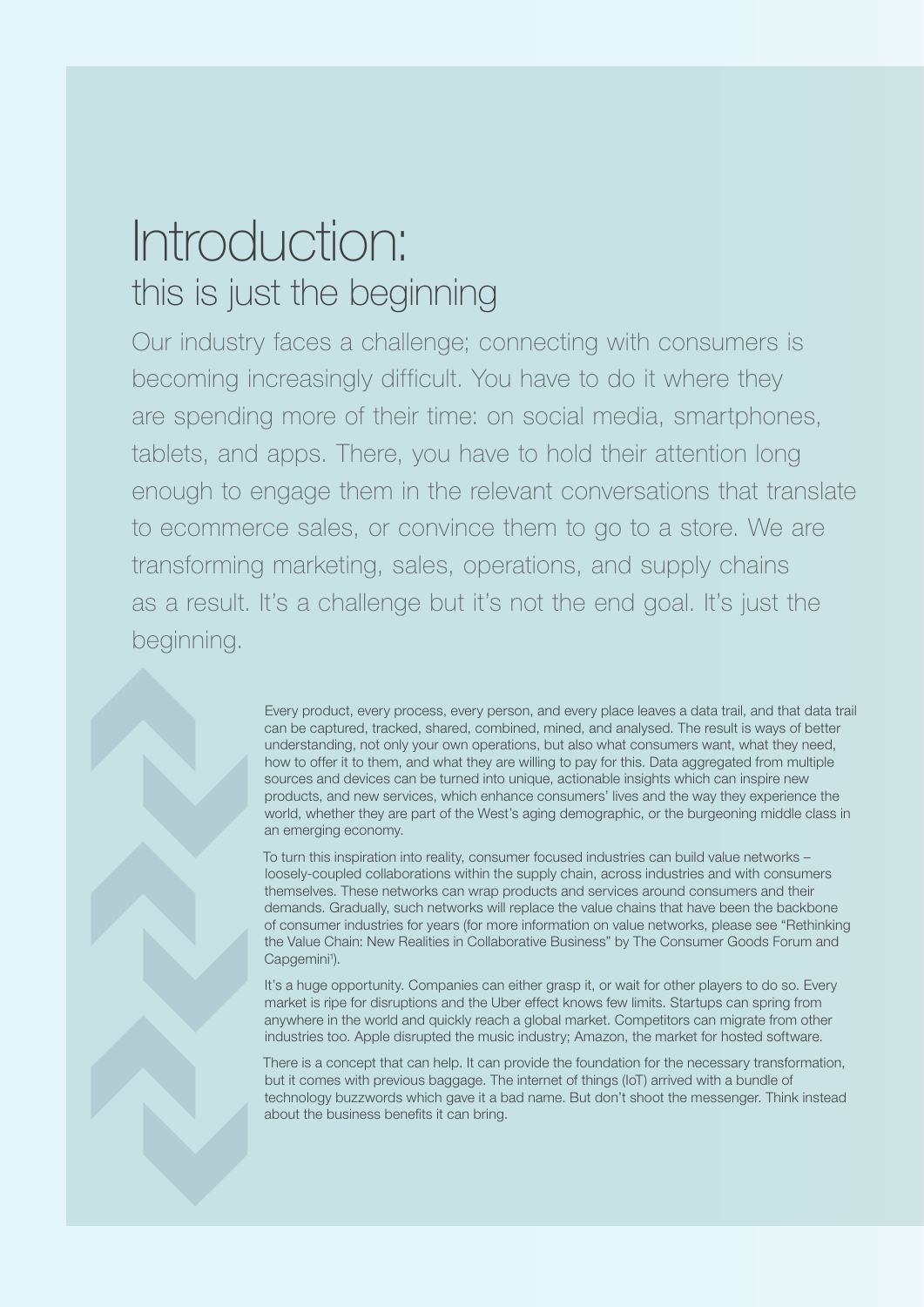## What is this thing called the IoT?

The growth of the IoT will be staggering. According to Gartner, there will be nearly 26 billion devices on the internet of things by 2020<sup>2</sup> .



The strength of the internet of things lies in its simplicity. It uses the founding protocols of the internet to allow any electronic machine, device, object or sensor to send data to anywhere else on the network. This could be to another machine, database, application or device (e.g., smartphone). Really any connected, "smart" object. Although the idea of machines exchanging data is nothing new, the increasing bandwidth of wireless and mobile networks means they can be connected wherever they are, making the IoT incredibly powerful at gathering, sharing, and enriching data. It can also send data to devices – switching off lights or turning down thermostats.

Meanwhile, data acquisition and analysis tools are now capable of collecting, and drawing inferences from this vast array of sources at a volume and velocity never before possible. The combination of data from sources such as the IoT, social media, and smartphone locations, can offer businesses insight into their operations, their supply chains, consumer behaviour, and the life of products after they have left the store – in real time. The insight can feed new product and service development. The IoT gives consumer products companies and retailers an entirely new way of collaborating with suppliers, other industries and consumers themselves.

The growth of the IoT will be staggering. According to Gartner, there will be nearly 26 billion devices on the internet of things by 2020<sup>2</sup>. By which time, IDC says 10 percent of all data in the world will come from machines talking to one another<sup>3</sup>. Network technology firm Cisco and engineering giant GE estimate the IoT could add \$10 trillion to \$15 trillion to global GDP by 2034<sup>4</sup>.

#### Other industries lead in IoT, for now…

The IoT is already here, but it is mainly being applied to specific, narrow problems outside the consumer products and retail industries. Utilities companies, for example, use sensors connected to their infrastructure to measure performance and send data via the internet to pinpoint problems and to forecast outages. Buildings can control lighting and temperature in real time for maximum comfort and efficiency, using internet-connected sensors and control systems. In the automotive sector, transmitting data from sensors inside vehicles can provide information to the driver but also to the maintenance garages and car manufacturers. Research firm BI Intelligence says revenue from connected services in the automotive industry could reach \$152 billion by 2020. There are many such examples in healthcare, logistics, and other sectors, which can be studied and applied to create business and consumer value.

Although it has many technical applications, it is a mistake to think of the IoT as a technology, per se. The greatest benefits will not come from applying new technologies to existing processes or structures because the IoT offers so many new possibilities. It can connect companies directly with consumers; it can support rapid and seamless collaboration across all parties in the supply chain; and it can create collaborative partners out of all the industries that touch consumers, to make their lives easier while building brand value. The IoT can underpin the transformation necessary for our industry to prosper in the face of the radical changes in consumer behaviour happening as a result of the digital revolution, globalisation and demographic shifts. Here's how.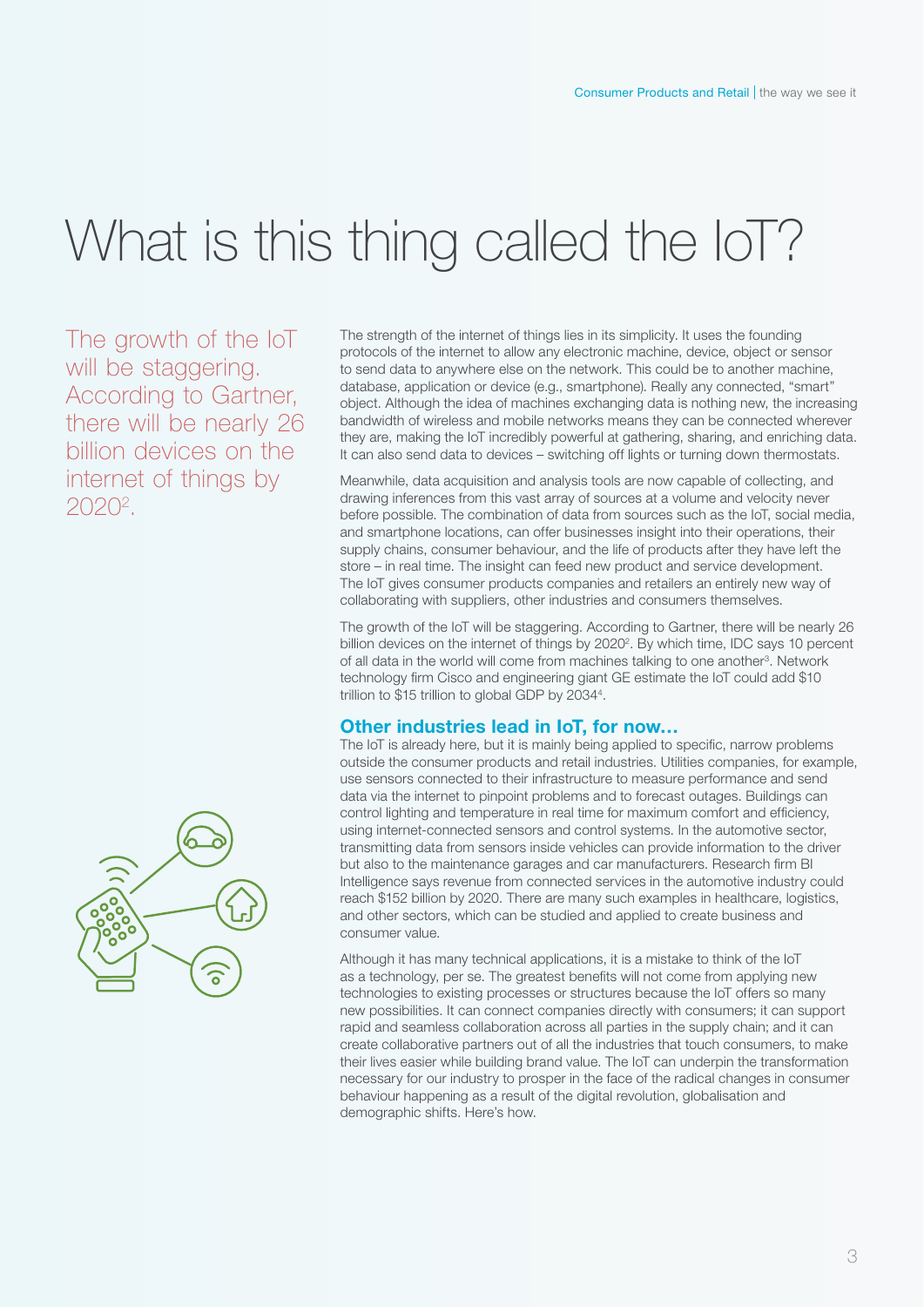### Keeping step with consumers



First of all, the IoT can give retailers and consumer goods firms much richer insight into shopper behaviour in stores. Video cameras and motion sensors in-store and the resulting "unstructured" data provides intelligence about how consumers use the store location, capturing information on traffic patterns, products of interest and dwell times. Bluetooth and Wi-Fi beacons can track a shopper's smartphone through the building within a metre, and, with the right permissions, that data can be integrated with the customer's profile information and previous purchase history for more personalised recommendations. Sensors inside and out can share information about temperature, light and humidity, which can influence shopping behaviour, the in-store experience and store operations.

Analysis of these multiple data feeds combined with input from social media and external sources such as weather forecasts can, at the very least, act as a leading indicator of future demand, offering the opportunity to optimise both supply chains and pricing.

But there are further, deeper benefits. Monitoring movements and interactions within stores enriches the retailer's understanding of how consumers use the environment and what they purchase. This can feed into customer intelligence systems, which can tailor marketing messages, coupons, special offers, and useful content, targeted at segmented groups of consumers or even individuals. Messaging can be designed for wherever the consumer is most receptive to it: at home, at work or while browsing a particular area of the store. Brands can create more top-of-mind awareness by engaging with shoppers in this contextually relevant manner.

Of course, this needs to happen in a way that fully respects consumers' privacy and is relevant to each individual consumer's interactions. The "Consumer Engagement Principles", developed by The Consumer Goods Forum together with Capgemini, can help companies ensure a trusted engagement, with mutual benefits<sup>5</sup>.

Insights into how stores are used based on vast reserves of historical buying behaviour can also help spot emerging trends, improving product positioning as well as store assortments, layout, and design. The knowledge can also feed into the development of media vehicles such as billboards and other forms of market specific advertising.

Some simple examples are already with us.

#### How to Haircast wins consumers' attention

In 2013, Pantene, a P&G haircare brand, launched a "Haircast" campaign teaming up with Weather Channel<sup>6</sup>, one of the most well-used weather apps. Customers checking weather updates in the app also received recommendations for Pantene solutions suitable for the particular day's forecast. The geo-targeted messages also offered coupons redeemable at nearby Walgreen stores.

Other retailers are trying out the IoT for consumer engagement. US retailer Kroger has been testing smart shelves to display outsized price images and nutritional information<sup>7</sup> . It is planning to add further capabilities to smart shelves to allow them to interact with consumers' phones, synchronising with their digital shopping lists, and highlighting the shelf location where consumers can find the products they are looking for.

The IoT can help engage consumers, but it can also address another challenge facing the industry, that of trust.

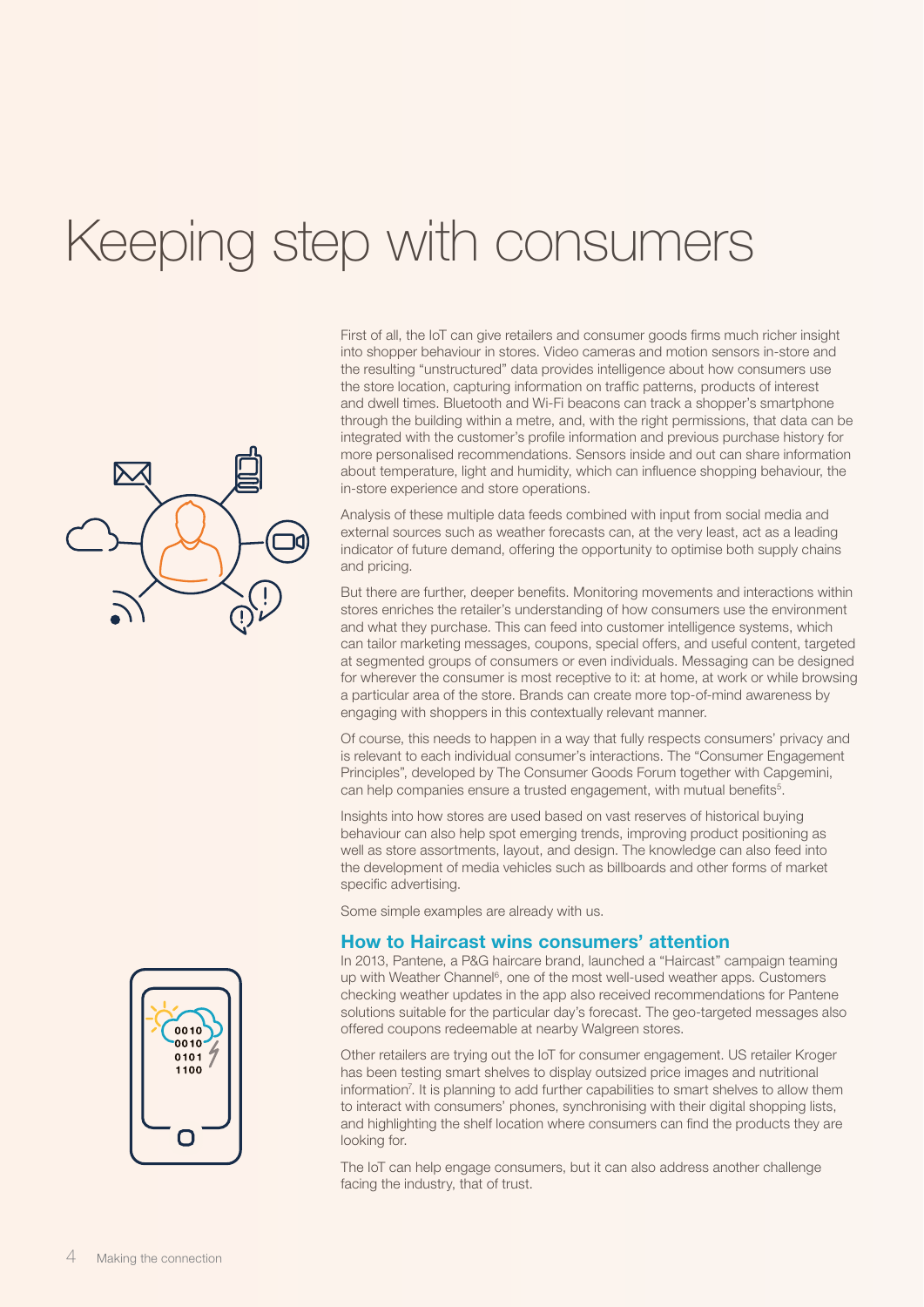### IoT helps nurture trust





Consumer products and retail companies need not look far to find data demonstrating the decline in consumers' trust in their industries. Concerns range from the provenance of food, to working practices in the supply chain, to environmental impacts of manufacturing and distribution.

The internet of things is among the group of technologies which can help with the governance of supply chains and provide consumers with the timely information they need to put more trust in consumer industries.

For example, Italian food firm Barilla is working in partnership with network company Cisco<sup>8</sup> to create greater traceability in its supply chain. By scanning a digital QR code, consumers can view all the stages of the production process, from farm to fork via a linked website. Details are provided about the origin of the durum wheat varieties together with background on the harvest, milling, and movement through the supply chain to Barilla's plant in Parma, Italy, through to the point of sale.

#### ThinFilm packaging combats fraud

Technology firm ThinFilm can print electronic circuits onto a thin plastic material which manufacturers can stick to packaging<sup>9</sup>. The circuits can communicate over a short distance with other electronic devices and can combat counterfeiting, ensure unique factory-encoded identification, and cannot be cloned, the makers say. Drinks giant Diageo is already deploying the technology.

Consumer companies will need to work with technology providers to mitigate security threats. Anything that can be connected to the internet can potentially be compromised by hackers. However, security concerns should not become a deterrent. They were initially raised over ecommerce too, but have not held back companies such as Amazon.

By tagging components, constituents or ingredients of products as they pass through the supply chain, companies can aggregate the data needed to reassure and inform consumers. Employing the IoT in this way can reduce the need for expensive surveys or research on a case-by-case basis. Data can be uploaded and migrated to central tracking systems automatically. Offering consumers the resulting rich and relevant information at the right time can help keep their trust and build competitive advantage.

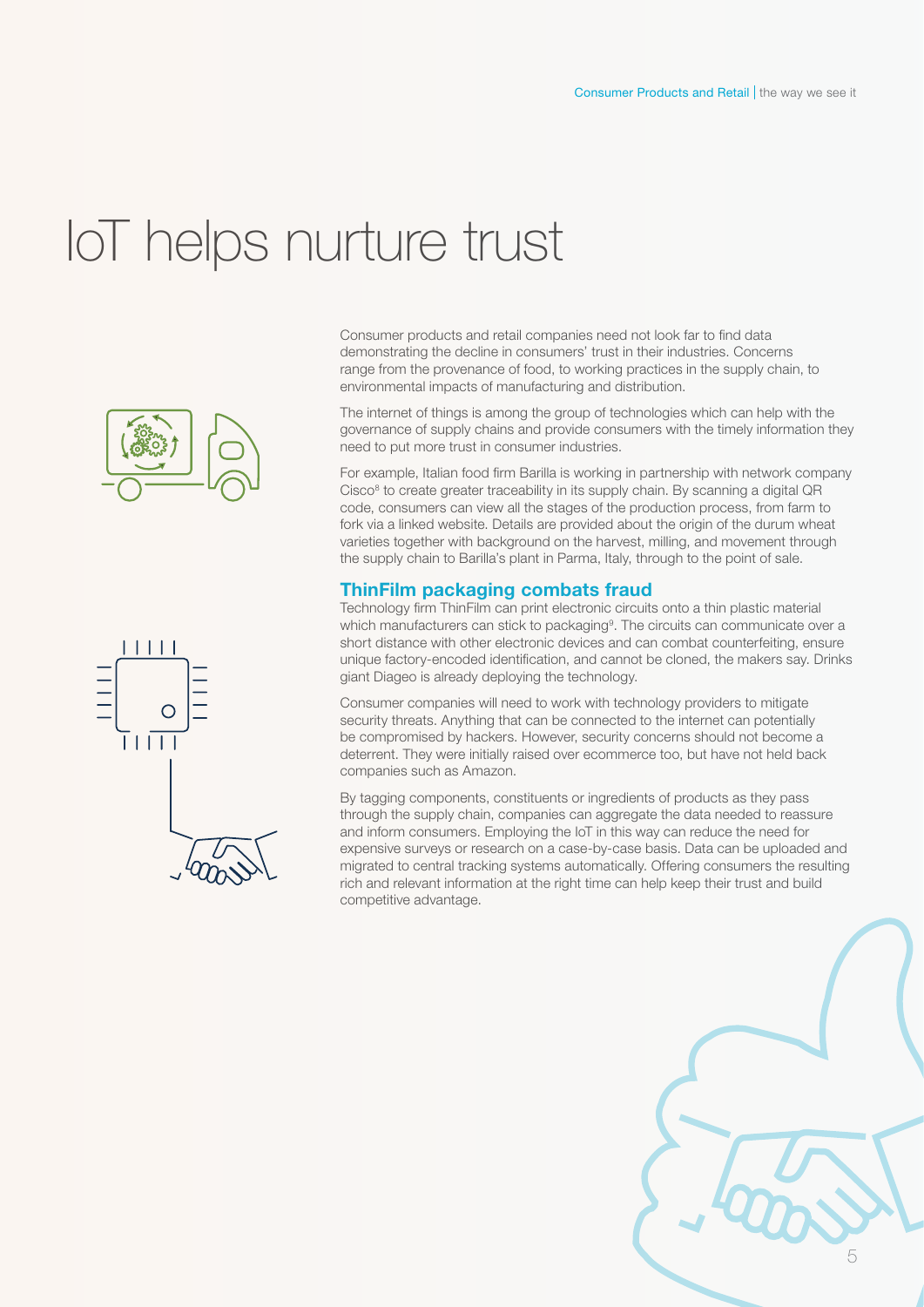## Agile supply chains, better delivery



While the IoT will help build bridges with consumers, the behind-the-scenes transformation of supply chains will be where consumer products and retail industries can see the most immediate benefit. For a start, IoT technologies offer a great opportunity; they improve the efficiency and productivity of many processes in logistics, replenishment, supply chain, merchandising, store operations and manufacturing.

Having products, components, vehicles, distribution centres, and manufacturing plants linked to the internet offers oversight of an end-to-end process. Operations can be mapped and modelled. Analytics tools can seek out inefficiencies and predict bottlenecks in the system. Suppliers, manufacturers, and retailers can synchronise inventory to much greater accuracy, helping all players reduce costs.

When analysis of shopper behaviour, social media, marketplace trends or the weather predicts a sudden surge or collapse in sales, supply chains can become more responsive and less likely to fail to meet demand, or overshoot it. This helps avoid the bullwhip effect, which can cause massive stock write-offs.

Clothing firm Levi Strauss & Co has been working with technology firm Intel to offer near real-time inventory visibility<sup>10</sup> of every item in its flagship store in San Francisco. The project identifies all items in the store with an RFID tag and uses readers to disseminate item-level data to its analytics systems. The store team gets visibility about on-shelf availability and what is running low, making inventory replenishment more accurate.

Combining smarter supply chain and logistics operations with mountains of data available to the industry means organisations can be more flexible in responding to demand, without losing margins. If analysis of social media conversations and Google searches forecasts a flu outbreak, products and promotions can be directed to the right stores at the right time.

Better supply chain management can also change what companies offer consumers. The efficiencies gained make it economical to manufacture products in smaller quantities to meet the needs of niche markets. The IoT can help change mass customisation from a promising idea into a viable reality.

#### Improving the omni-channel promise and performance

Besides improving supply chain and store performance, the IoT promises a leap forward in omni-channel retail. Upstream supply chains and downstream logistics can be synchronised using live data from IoT devices embedded in products, factories, stores, warehouses and vehicles to help companies make and keep in-demand products stocked when consumer interest is high. Retailers can offer consumers shorter delivery times, narrower delivery windows, and multiple choices for delivery options such as click-and-collect and delivery to home, office or other convenient location. And they can let them know if anything is going to be late or when it is due to arrive.

But IoT can go further. Products themselves can become smart, internet-connected things, changing the foundation of the relationship between the industry and consumers.

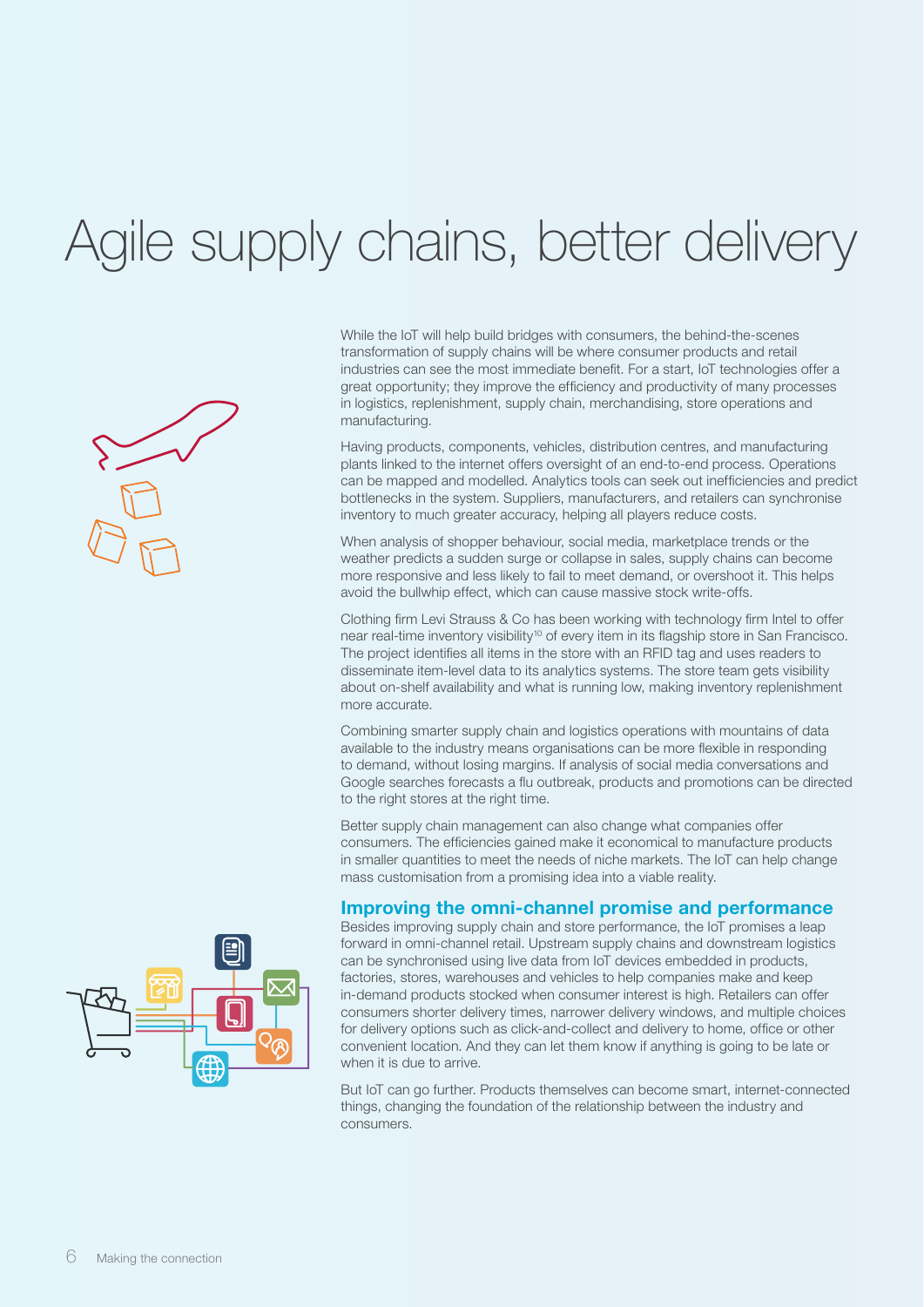## Products talk back after purchase







The IoT can connect products so they supply data on their usage and conditions to back-end systems long after they have left the retailer. As already mentioned, ThinFilm can print electronic circuits on packaging. Using a smartphone or other device, owners can directly receive information about how to use or maintain a product without going online to search for this.

More complex products, from vacuum cleaners to hair dryers, can host sensors which send data about usage and wear and tear back to the manufacturer. The resulting information can predict when replacements might be needed and help design product improvements and enhancements, better suited to evolving consumer needs. Smart, connected products can also receive information, such as new setting updates or instructions tailored to their usage.

#### Pushing consumers' buttons

Some examples of IoT in the home are already in play. For regularly used household products, Amazon has created Dash buttons, small devices which link to household Wi-Fi and place orders to replenish common items when they run out. For example, a Dash button stuck by the washing machine can reorder detergent via an Amazon account<sup>11</sup>. More than 60 versions are available, each specific to a particular product. As part of this launch, Amazon partnered with a range of brands including razor firm Gillette, beauty products company Olay, and coffee system Tassimo to brand the buttons.

In a similar move, the French electronics retailer Darty is offering consumers a button in their home that promises to connect a helpdesk call within 60 seconds using a smartphone app. "Le Bouton Darty"<sup>12</sup> provides a 24/7 service to help consumers tackle issues such as operating microwave ovens, fixing an internet connection, or checking the status of an online order.

FMCG companies are also investing in IoT embedded in products. P&G has created a Connected Oral B toothbrush<sup>13</sup> that comes with a Bluetooth radio and programming to send and receive information. The toothbrush can be connected to a smartphone app to improve brushing and oral hygiene.

#### Inspiring innovation

While some of these proposals seem far-fetched, the benefits to consumer convenience and product innovation are clear. The IoT gives businesses the opportunity to understand how products are being used, which combined with social, ecommerce, and in-store information, can help build better products, and even new classes of product. Consumer companies, their suppliers, and retailers can work with firms from other sectors in the spirit of open innovation in product development, much as the software platform firms work with application developers. This will not only create better products, but also an ecosystem of services that wrap around them, generating additional revenue streams as well as long-term brand loyalty.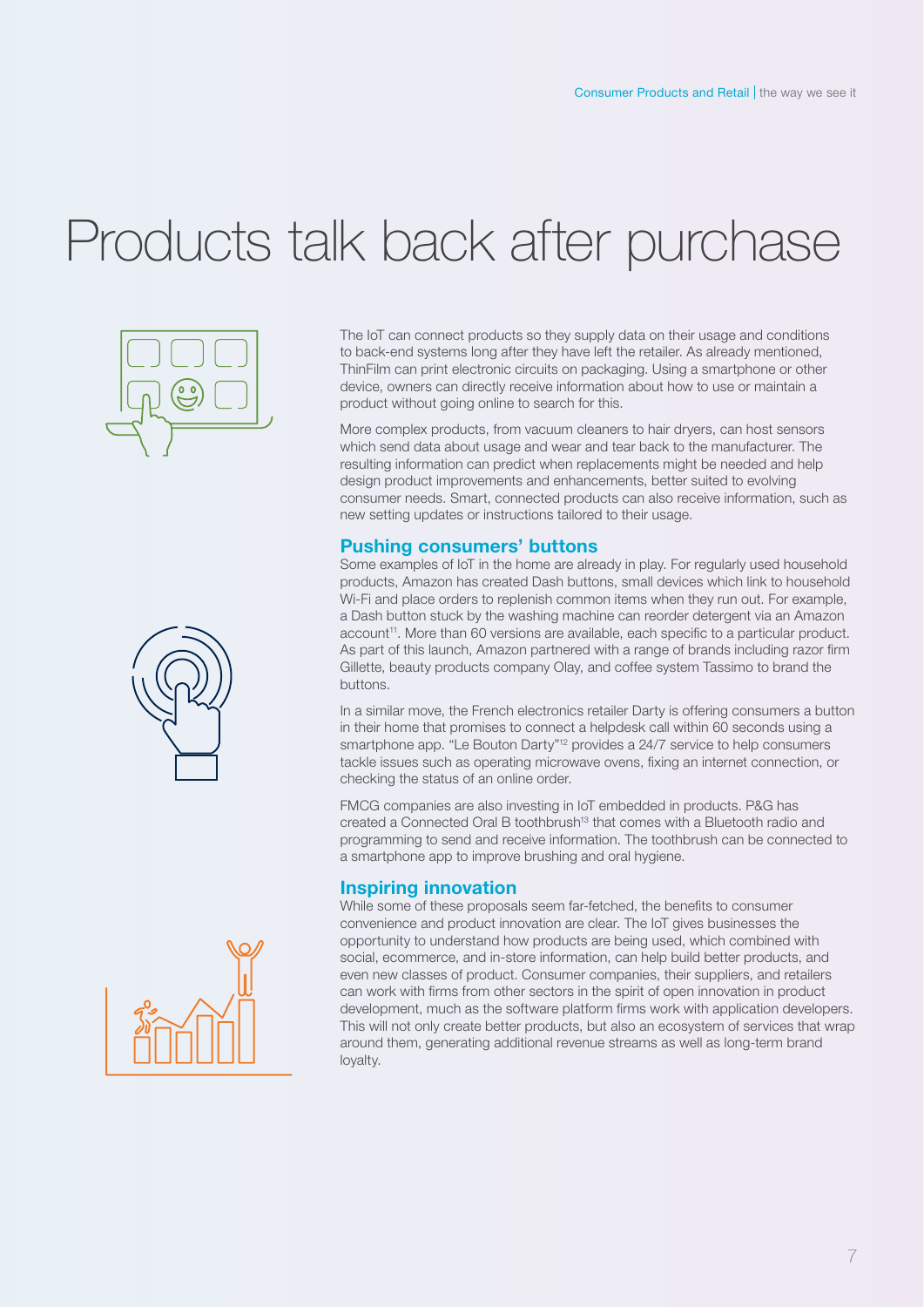### Consumer goods…as a service

Consumers are looking for solutions to the challenges they face in increasingly busy lives.

A consumer buys washing powder because he needs washing powder. That's the assumption the industry is built on. The challenge is persuading him to buy the right brand. But maybe the assumption is wrong. Maybe he needs a crisp, ironed white shirt for tomorrow's important job interview and would rather not be spending time shopping for washing powder when he could be preparing for the big day.

Consumers are looking for solutions to the challenges they face in increasingly busy lives. In just a few years, we will see massive adoption of new consumer technologies embedded in new business models, built in co-operation with other sectors, all aimed at improving the way people live their lives. A trip to the doctor might result in a prescription, dietary advice, a complementary heath product, an app, an online service, and a digital shopping assistant. Consumer goods, healthcare, financial services and social care providers will hope to align paths to purchase and afterpurchase care, blurring the line between goods and services and placing a premium on information, quality, connectivity, and convenience.

Services built around products have already been introduced in the automotive and industrial sectors. General Motors pioneered the use of telematics to create new revenue streams. With its OnStar telematics system, the company generates nearly \$1.5 billion in revenues annually<sup>14</sup>, through several paid safety, security, and navigation services. Similarly, industrial giant GE launched its "Predictivity" line of IoT services in 2012<sup>15</sup>, to help industrial customers manage the data from their connected equipment. Within a year of launch, Predictivity generated \$290 million in revenues for the company.

In consumer industries, the services firms build around products will almost certainly require more than one organisation to support them. Companies and industries can work together to build collaborative networks that not only support consumers, but continually engage them.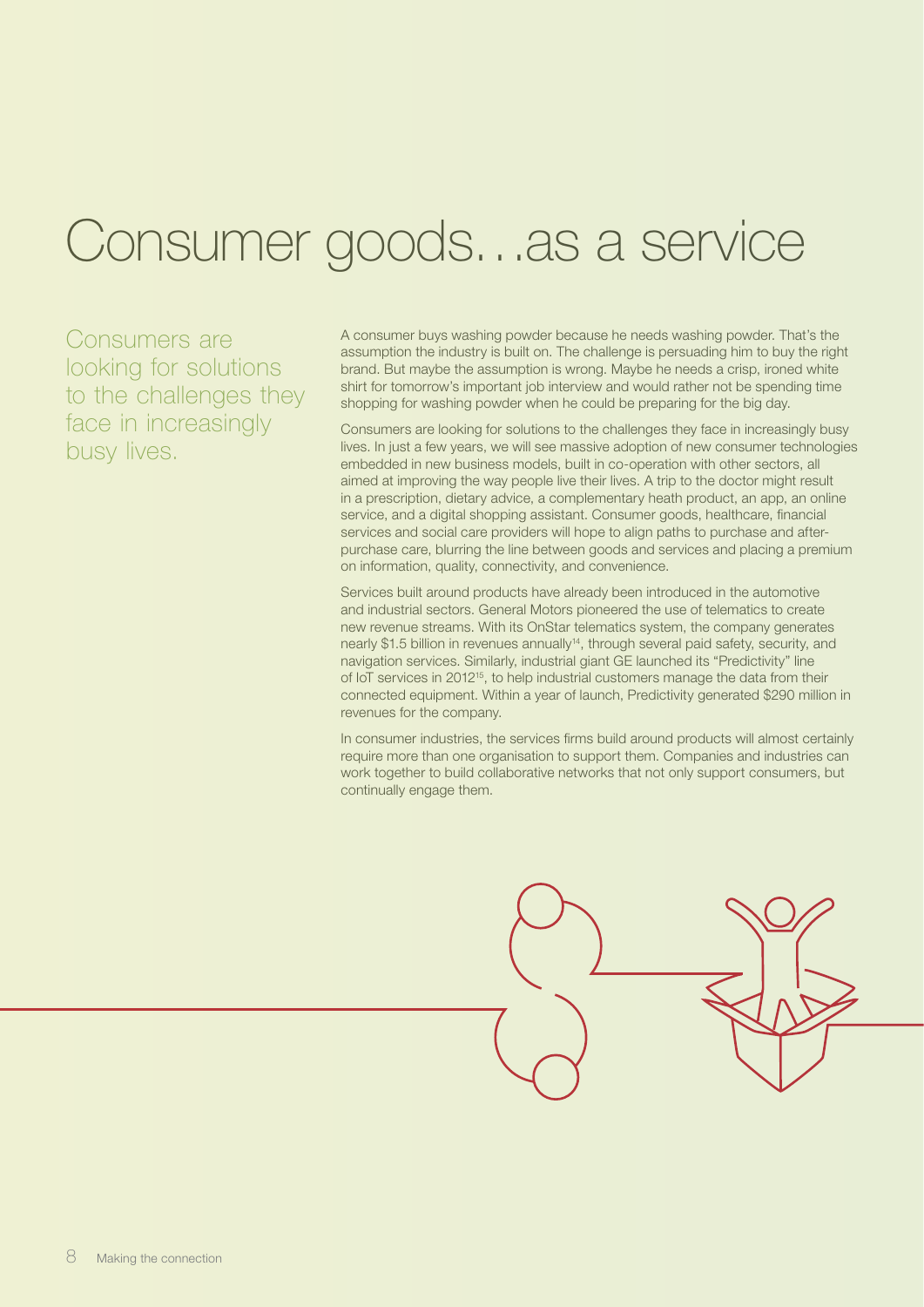## Where to start



Adoption of the IoT is far from mature. Research from Capgemini shows solutions vary significantly in their levels of sophistication<sup>16</sup>. The basic starting point is connected products that generate alerts and notifications based on sensor readings. More advanced solutions allow remote operation using sensors. The most mature solutions allow organisations to use sensor data to provide customers with highvalue performance improvement based on actionable insights. The research, which drew on responses from more than 100 leading organisations in North America and Europe, shows less than 30 percent support remote operability and fewer than 40 percent use sensor data to offer insights that can be used to improve performance.

#### Delving into the data offers the biggest benefits

We advise companies to begin IoT discussions with the business strategy front and centre – the value the organisation needs to create, and the innovative business capabilities that will deliver that value. The value of IoT is created not through the "things" themselves, but from the use of data which includes data businesses already have and data that can be newly acquired or newly mined. How organisations process, analyse, and act on the increasing amounts of data will set the winners apart from the rest of the field.

Consumer industries now have five sources of data around which they can design their processes, supply chains, store activities and marketing:

- 1. Traditional, store-based structured data on transactions, customers, store operations, and products (pricing, attributes, inventories)
- 2. E-commerce structured data on traffic (path to conversion, dwell time, abandons), transactions, customers, and products
- 3. Contextual, unstructured data, primarily derived from weather, location data, and social media
- 4. New, product-based, thing-based data which is primarily about product, place, use, and condition
- 5. New store-based unstructured behavioural data from video, motion capture and beacons which identifies traffic patterns (path to purchase, dwell time, abandons) and product location and condition

Leveraging these multiple data sources will offer new business insights, which can be used to accelerate, automate, or slim down a business process or identify new ways of delivering value to the consumer through product or service innovation.

Businesses can start by defining a strategy to win the new digital shopper. It might mean offering personalised recommendations, reminders, and services that ease the process of making a decision and create loyalty to the retailer or consumer goods brand. Equally, it could mean tightening supply chains using IoT intelligence to create faster ecommerce deliveries to get products to consumers wherever they are, whenever they need them.

Ultimately, leading organisations are developing products uniquely engineered and designed for the needs of specific consumer groups, using feedback from embedded IoT devices. These companies can also figure out how to help consumers solve problems, have fun, or achieve their goals by connecting innovative products with a broader network of services, which together enhance the brands involved.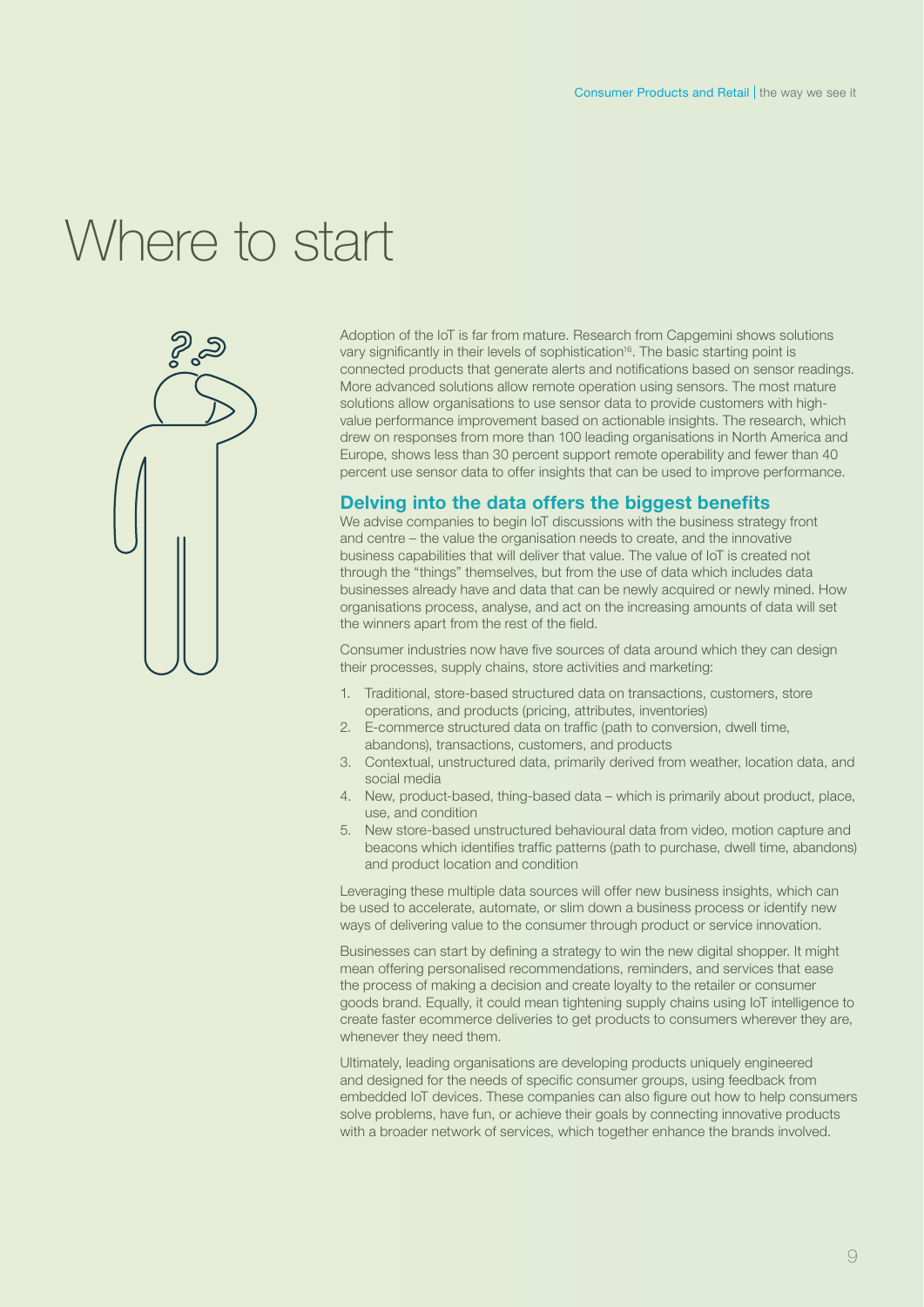### Cheat sheet on IoT for consumer industries

Technology experts are buzzing about the potential of the IoT, but where should leaders in consumer industries start to look for business benefits?



#### 1. Start with data

The value of IoT will be in the data. Businesses will be able to build new systems to store and analyse the data arriving from smart objects, be that in the supply chain, in the store or in consumers'

homes. But companies are already surrounded by data whether in internal ERP, sales or finance systems, or external sources such as weather data, social media and web searches. Businesses benefiting from the IoT will see it as a continuation of the data-driven decision making they have already embraced.



#### 2. Start dumb

The technology industry may sometimes give the impression that IoT will involve smart technologies embedded in everything. In fact, the most immediate value, at the lowest expense, will be from relatively dumb things which simply transmit data about the quality of the physical environment, such as light,

humidity, temperature and movement. In the supply chain and in-store, these can provide valuable data which, if analysed and acted on, can reduce energy costs and improve the management of supply chains and stores, particularly when dealing with fresh, perishable products.



#### 3. Flexing the supply chain

With dumb sensors connected to data capture throughout the supply chain, consumer businesses can pinpoint and predict the location and condition of perishable products from farm to fork. Spoilage of items such as bananas can

be slashed by knowing the conditions they are grown in, how they are stored and when they will be at their best.



#### 4. Simplicity in the home

Darty and Amazon Dash buttons are the poster boys for the IoT in the home. But it will probably be other applications that will become popular. Mid-value items, such as propane gas canisters, which power barbeques can benefit from sensors that detect how much gas remains. Using an online service to remind consumers to order

replenishments can help them avoid running out of gas as party guests arrive. Simple and automated replenishment applications can be extended to a wide range of domestic products.



#### 5. Smart containers move data up the supply chain

As containers in homes and stores gradually become hosts of connected sensors, detecting volume and temperature changes, for example, consumer goods firms and retailers

can start to build the information into their supply chain calculations. It will help supply chains become more flexible and responsive, allowing shorter runs of products at lower costs.



#### 6. Building broader data models

The value in the IoT will come in connecting and understanding broad classes of data. By analysing data from sources such as social media, weather information, traffic feeds, smartphone locations, sales, and supply chains, businesses can start to see

patterns and predict sales opportunities. By feeding forecasts back through the supply chain, companies can dramatically improve efficiency and boost opportunity. Organisations can divert products to where they will be most needed. Stores and websites can promote the right products at the right time, in the right location. But identifying the right patterns that forecast behaviour will require continual testing of models and validation of the data.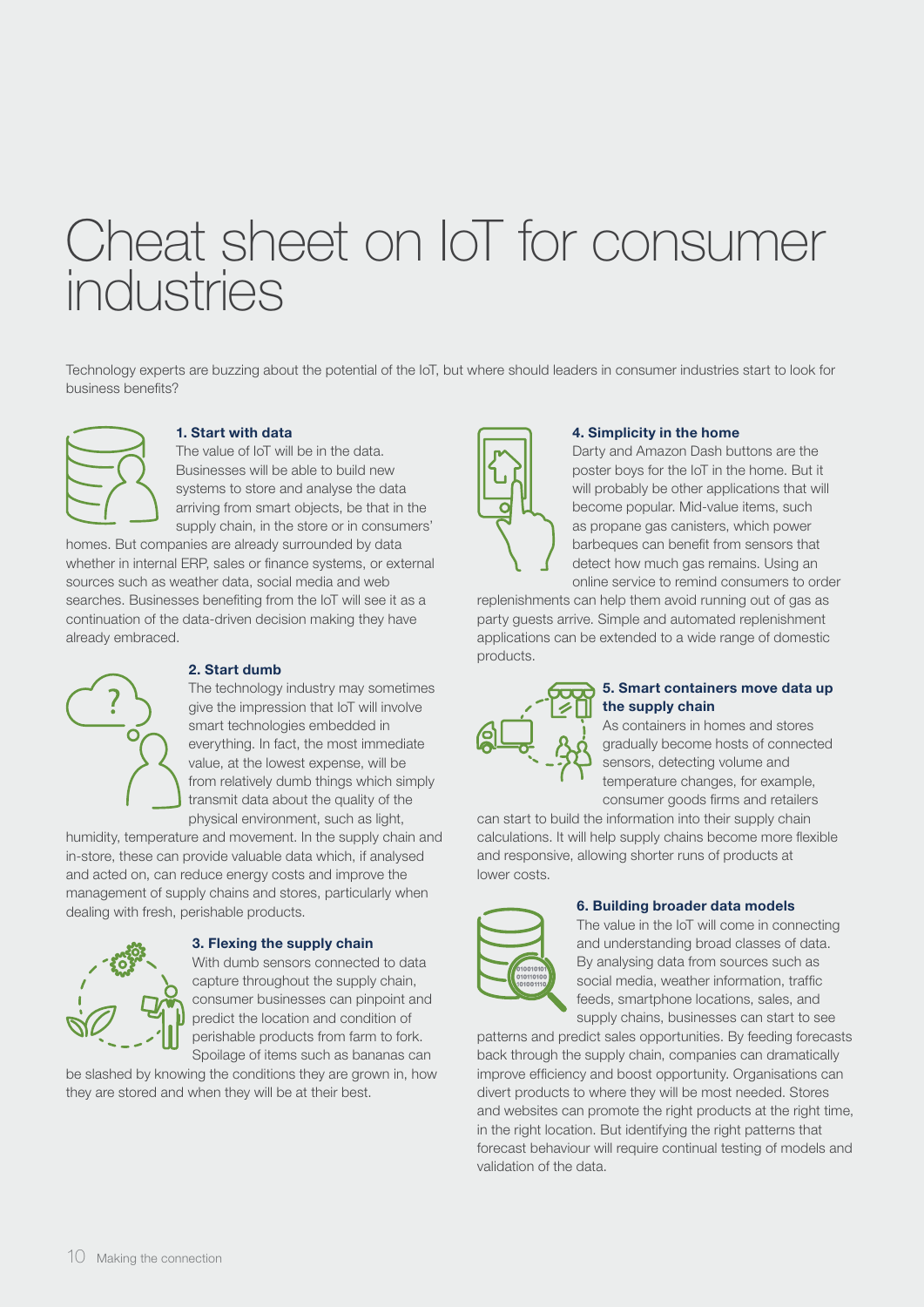

### 7. Wearables for health, not just fitness

Wearable technologies have hit the headlines as fitness enthusiasts adopt wristbands which can monitor heart rate, speed and performance. But the real benefit of wearables will be in offering longterm healthcare services to a much bigger market.

Around 380 million people globally suffer from Type 2 diabetes<sup>17</sup>. Wearable technologies that can monitor blood sugar are not far off<sup>18</sup>. They could send early warnings to the patient, allowing them to better manage their condition, and share long term data to help physicians provide better care. Companies can wrap additional services and products around these conditions to guide consumers with tailored recipes and menus.

#### 8. Security is paramount

A survey of more than 1,000 enterprise leaders conducted by 451 Research shows a third have plans to gather sensitive information with IoT technologies, but they say the rush to deploy new types of architectures makes security a concern<sup>19</sup>.

Successful businesses are looking at a layered approach, which not only keeps hackers out, but detects those who try to break in, and isolates the potential damage. The IoT can be secured in a way which is proportional to the risk, but it will take a concerted effort in the face of threats which have become better organised and more pervasive.



#### 9. Marketing and messaging in context

Bluetooth and Wi-Fi beacons will give retailers and consumer goods firms the chance to make offers to consumers via their smartphones, depending on their location in the store. Though this scenario

is possible, it could be intrusive if introduced in the wrong way. It is just as likely that data gathered from beacons and other location-aware sensors will be used to connect with consumers after they have left the store. By understanding what consumers have browsed in-store and what they are looking at online, together with the broader social and physical context, businesses can tailor marketing, offers, useful content and services to specific needs and lifestyles. The Consumer Engagement Principles, as developed by The Consumer Goods Forum working with Capgemini, can help companies maintain a relationship built on trust with their consumers while driving deeper engagement<sup>20</sup>.

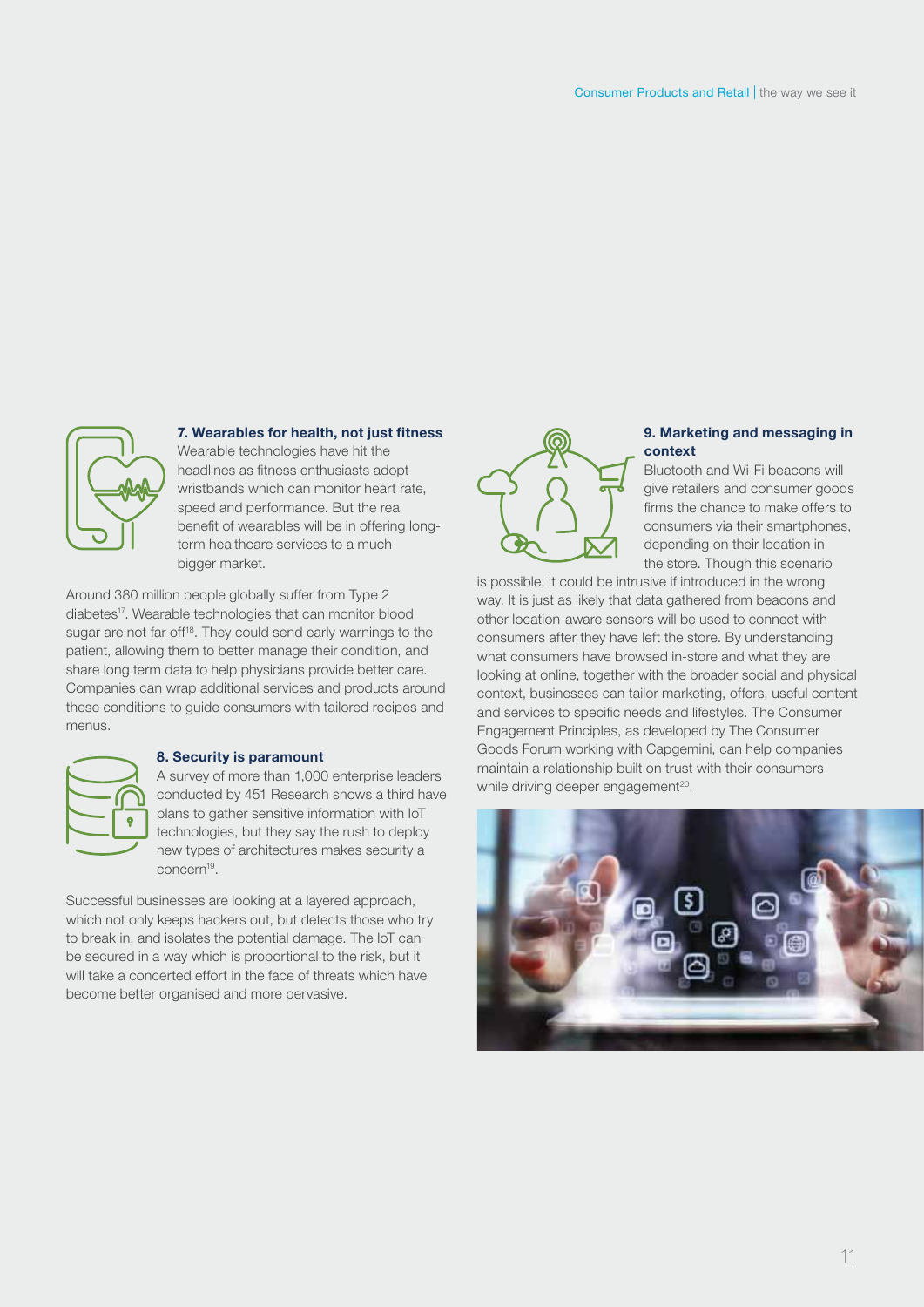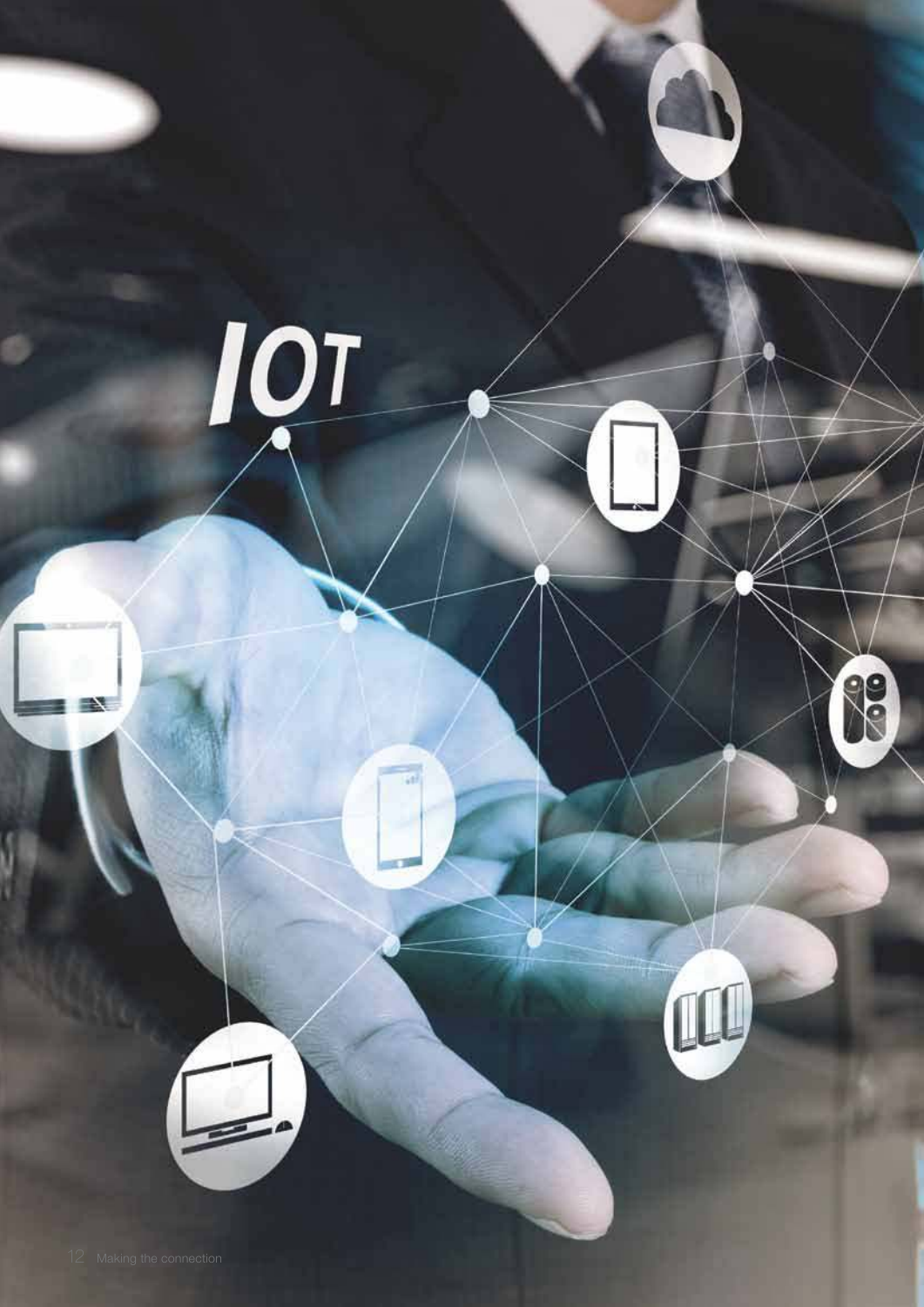### Conclusion

The IoT is easily misunderstood. Business leaders turn off when the technology industry begins to spout technical jargon. But the IoT is not about technology.

At its core, the IoT is about data and insight. It gives consumer companies the power to understand their supply chains in detail and to work with partners to innovate and respond rapidly to unexpected events or emerging trends. It offers companies the ability to see how people are using their stores, online services, and even their products, in the context of their daily lives.

By combining these insights, companies can win consumers' attention and continual engagement. They can build services and products which synchronise with consumers' lives making their presence vital and their brand valuable. That is the opportunity being offered– for those willing to take it.

This paper has been developed as part of The Consumer Goods Forum's Educational Series.

> $\overline{O}$  $\Omega$ ó ó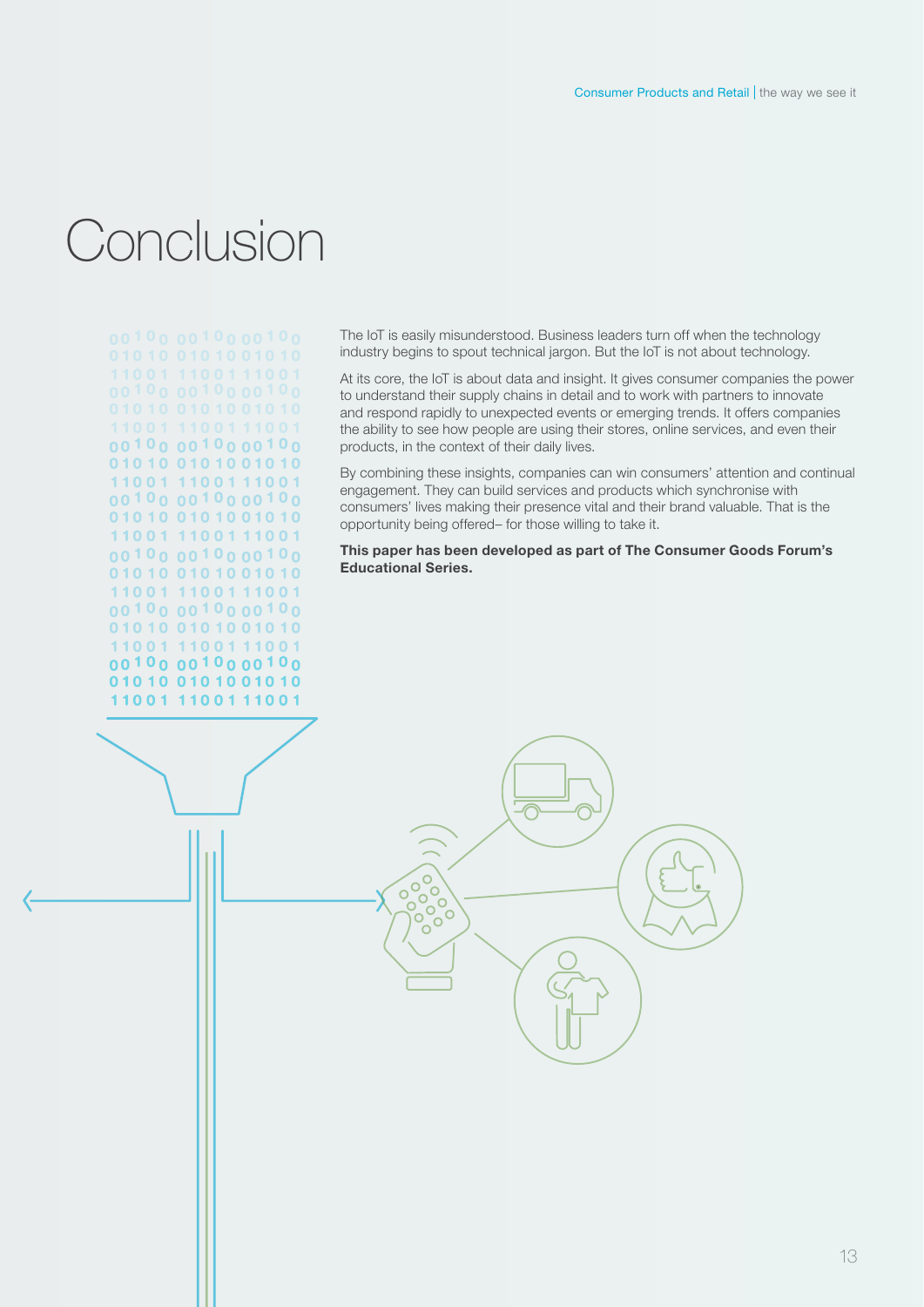### References

- 1. Rethinking the Value Chain: New Realities in Collaborative Business, The Consumer Goods Forum in collaboration with Capgemini, December 2015: http://www.futurevaluenetwork.com
- 2. Gartner Says the Internet of Things Installed Base Will Grow to 26 Billion Units By 2020: http://www.gartner.com/newsroom/id/2636073
- 3. EMC Digital Universe with Research & Analysis by IDC: http://www.emc.com/ leadership/digital-universe/2014iview/executive-summary.htm
- 4. The Internet of Everything is the New Economy: http://www.cisco.com/c/en/ us/solutions/collateral/enterprise/cisco-on-cisco/Cisco\_IT\_Trends\_IoE\_Is\_the\_ New\_Economy.html Industrial Internet: Pushing the Boundaries of Minds and Machines: http://www.ge.com/docs/chapters/Industrial\_Internet.pdf
- 5. The Consumer Engagement Principles, The Consumer Goods Forum in conjunction with Capgemini: http://consumerengagementprinciples.com
- 6. Beautiful Hair Whatever the Weather: https://vimeo.com/107267546
- 7. Kroger tests 'smart shelf' technology: http://www.usatoday.com/videos/money/ nation-now/2015/10/03/73319544/
- 8. IoT for Food Manufacturing: Beyond Food Safety to Savvy Marketing: http://blogs.cisco.com/manufacturing/ iot-for-food-manufacturing-beyond-food-safety-to-savvy-marketing
- 9. Diageo and Thinfilm Unveil the Connected 'Smart Bottle': http://www.diageo. com/en-row/ourbrands/infocus/Pages/diageo-and-thinfilm-unveil-theconnected-smart-bottle.aspx
- 10. LS&CO. & INTEL: RFID PILOT AT LEVI'S PLAZA: http://www.levistrauss.com/ unzipped-blog/2015/09/lsco-intel-rfid-pilot-at-levis-plaza/
- 11. AMAZON DASH REPLENISHMENT: https://www.amazon.com/oc/ dash-replenishment-service
- 12. Le Bouton Darty: http://www.darty.com/achat/le-bouton/index.html
- 13. So Smart, It's GENIUS Oral-B Unveils the World's First Electric Toothbrush that Sees What You Don't: http://news.pg.com/press-release/pg-corporate-announcements/ so-smart-its-genius-%E2%80%93-oral-b-unveils-worlds-first-electric-
- 14. Not satisfied with OnStar's steady profits, GM wants to create a global 4G powerhouse: http://www.autonews.com/article/20130527/OEM/305279958/ not-satisfied-with-onstars-steady-profits-gm-wants-to-create-a-global-
- 15. GE Launches 14 New Industrial Internet Predictivity Technologies to Improve Outcomes For Aviation, Oil & Gas, Transportation, Healthcare and Energy: http://www.businesswire.com/news/home/20131009005749/en/ GE-Launches-14-Industrial-Internet-Predictivity-Technologies
- 16. The Digital Universe is Expanding: Are You Ready for the Internet of Things?: https://www.capgemini-consulting.com/resource-file-access/resource/pdf/theinternet-of-things.pdf
- 17. Type 2 Diabetes Statistics and Facts: http://www.healthline.com/health/type-2-diabetes/statistics#2; Diabetes Fact sheet: http://www.who.int/mediacentre/ factsheets/fs312/en/
- 18. Google is working on a wearable that could test diabetics' blood sugar levels: http://www.computerworld.com/article/3012269/wearables/google-is-workingon-a-wearable-that-could-test-diabetics-blood-sugar-levels.html
- 19. Business leaders struggle with cloud, big data and IoT security: http://www.cio. com/article/3038418/security/business-leaders-struggle-with-cloud-big-dataand-iot-security.html
- 20. The Consumer Engagement Principles, The Consumer Goods Forum in conjunction with Capgemini: http://consumerengagementprinciples.com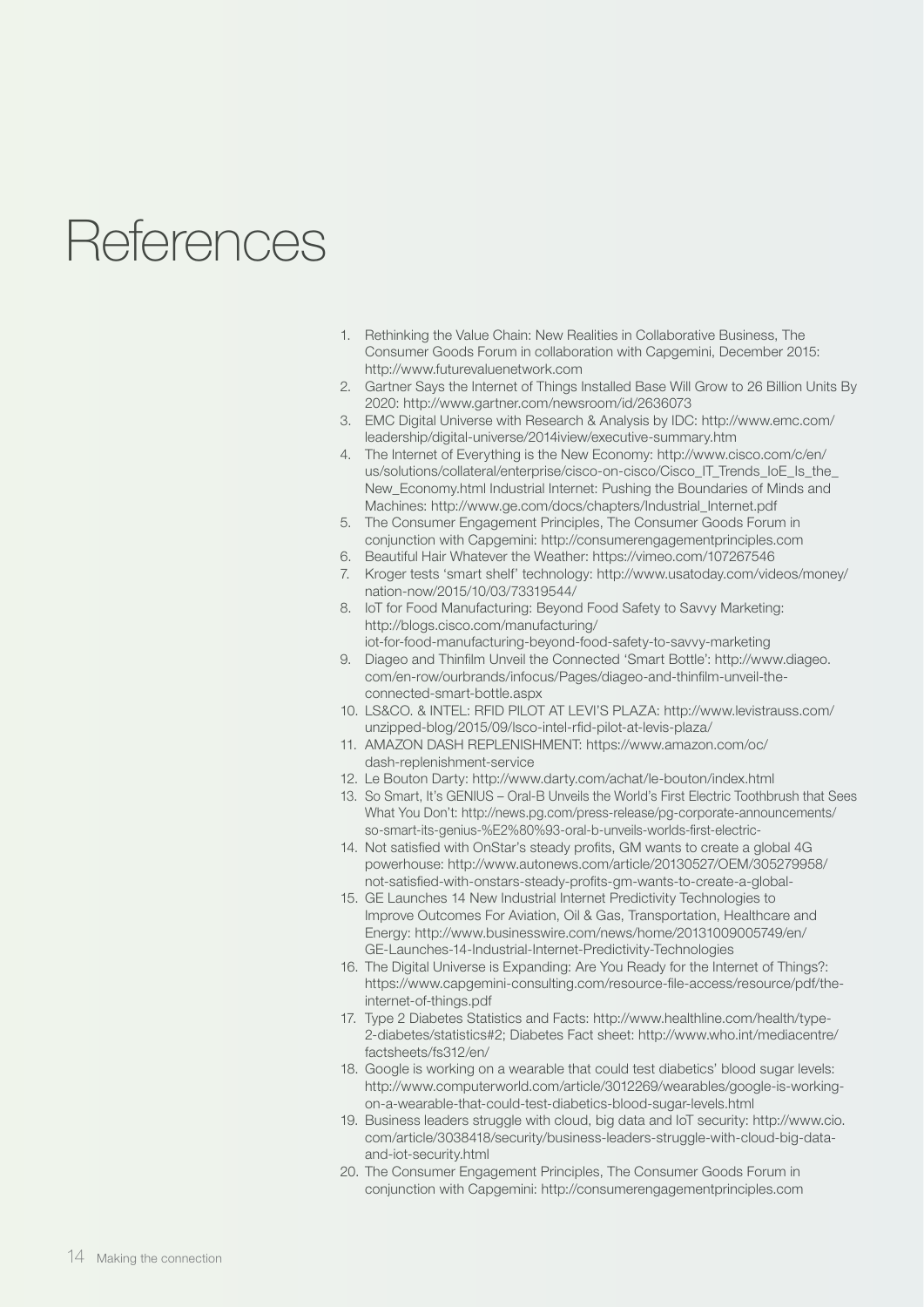### About The Consumer Goods Forum

The Consumer Goods Forum (the CGF) is a global, parity-based industry network that is driven by its members to encourage the global adoption of practices and standards that serves the consumer goods industry worldwide. It brings together the CEOs and senior management of some 400 retailers, manufacturers, service providers, and other stakeholders across 70 countries, and it reflects the diversity of the industry in geography, size, product category and format. Its member companies have combined sales of EUR 2.5 trillion and directly employ nearly 10 million people, with a further 90 million related jobs estimated along the value chain. It is governed by its Board of Directors, which comprises 50 manufacturer and retailer CEOs.

For more information, please visit: www.theconsumergoodsforum.com

#### **Contact**

Ruediger Hagedorn +49 171 693 5583 r.hagedorn@theconsumergoodsforum.com

### About Capgemini

With more than 180,000 people in over 40 countries, Capgemini is one of the world's foremost providers of consulting, technology and outsourcing services. The Group reported 2015 global revenues of EUR 11.9 billion.

Together with its clients, Capgemini creates and delivers business, technology and digital solutions that fit their needs, enabling them to achieve innovation and competitiveness.

A deeply multicultural organization, Capgemini has developed its own way of working, the Collaborative Business Experience<sup>™</sup>, and draws on Rightshore®, its worldwide delivery model.

Learn more about us at: www.capgemini.com

#### About Capgemini's Consumer Products & Retail Practice

Capgemini's global Consumer Products and Retail practice works with a majority of the world's largest retail and consumer products companies plus hundreds more. A team of more than 12,500 consultants and technologists throughout the world helps these clients reap the benefits of industry- specific solutions such as Consumer-Driven Supply Chain, Digital Transformation, Insights and Data, and Global ERP Integration.

For more information: www.capgemini.com/consumer-products-retail

#### **Contact**

Kees Jacobs +31 653 292 832 kees.jacobs@capgemini.com

Marc Rietra +49 211 56623 107 marc.rietra@capgemini.com

Debbie Krupitzer +1 312 952 2820 debbie.krupitzer@capgemini.com

### About Intel

Through computing innovation, Intel pushes the boundaries of smart and connected technology to make amazing experiences possible for every person on Earth. From powering the latest devices and the cloud you depend on, to driving policy, diversity, sustainability, and education, Intel creates value for our stockholders, customers, and society.

Learn more about Intel at: www.intel.com

#### Intel Inside®. A Better Way to Retail Outside.

Intel is re-architecting the retail enterprise, driving amazing experiences that turn customers into brand ambassadors and fueling ecosystem innovation. With a smart and connected foundation based on Intel® technology, retailers will prevail in this incredible time of disruption with a seamless blending of the physical and digital stores, more intelligent operations, and agile innovation.

Find out more at: www.intel.com/retail

#### **Contact**

Jon Stine +1 503 701 0506 jon.c.stine@intel.com